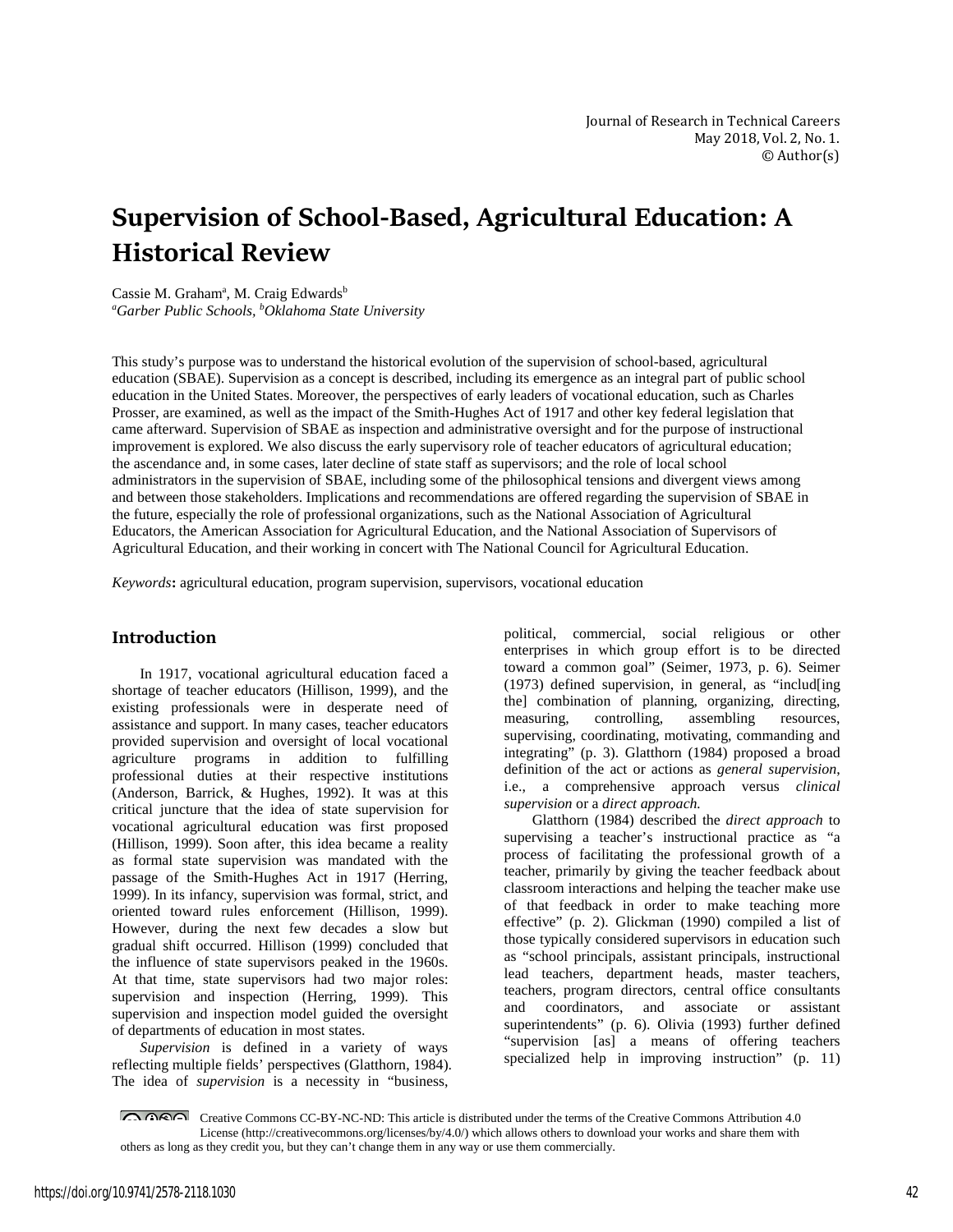presented in the context of "both individuals and in groups" (p. 11). Therefore,

[c]ollaboration and partnership between supervisors and teachers became important. Supervisors began to realize that their success was dependent more on interpersonal skills than on technical skills and knowledge; they had to become sensitive to the behavior of groups and individuals within groups. (Olivia, 1993, p. 9)

Moreover, "[t]o put it simply, supervision is a means of offering to teachers specialized help in improving instruction" (Olivia, 1993, p. 11), and, according to Olivia (1993), "[e]xpanding curriculum revealed the need for specialists in instructional supervision" (p. 6). This need for supervisory oversight included schoolbased, agricultural education (SBAE).

During the first decades after enactment of the Smith-Hughes Act, a debate over who should be leading or supervising states' vocational agricultural education programs, and, therefore, providing oversight of teachers and departments, became a significant point of contention (Stewart, 1999). Arguments were offered for and against by teachers, teacher educators, state department officials, and other stakeholders, as different approaches to supervision were proposed. If state staff were expected to only oversee the "responsibility for funding, teacher placement, and program quality" (p. 6) and local school administrators were mostly responsible for supervising the quality of instruction provided by vocational agriculture teachers, the state supervisor's role might be criticized or even lack teachers' respect (Stewart, 1999). On the contrary, if state staff focused on providing instructional leadership for local programs, the need to expand their capacity would have been open to debate (Stewart, 1999). However, according to Roberts (1971) the primary goal of state supervision was to *improve instruction.* To that end, federal funding was established to promote and enhance the quality of SBAE programs in each state (Straquadine, 1990). Even though state supervisors became a norm for SBAE in a majority of states' education agencies or departments, these units experienced gradual reductions in staffing levels beginning in the 1980s (Stewart, 1999).

Nonetheless, the U.S. Department of Agriculture and the Department of Education were encouraged by Congress through the Agricultural Research, Extension and Education Reform Act of 1997 to work together to support SBAE (Case, 1999). Case (1999) explained: "It is the sense of Congress that the Secretary of Agriculture and the Secretary of Education should collaborate and cooperate in providing both instructional and technical support for school-based agricultural education" (p. 5), as mandated by Public Law 105-185 (S. 1151 Public Law 105-185). This position also implied the need to provide program supervision and oversight.

Early in the history of SBAE, decisions needed to be made regarding the role of state supervisors, as well as the qualifications for such positions (Hillison, 1999).

Many state supervisors, of what was then called *vocational agricultural education,* were required to have three to five years of teaching experience in that field (Swanson, 1940). However, little is known about how these individuals influenced SBAE, especially in its formative years. An important part of this story includes the relationships between supervisors and teacher educators of agricultural education as well as local school officials also responsible for supervising aspects of SBAE programs. This study sought to explore the historical roles and actions of those charged with supervising SBAE.

## **Purpose and Research Questions**

This study's purpose was to examine the historical role of supervisors in SBAE. Three research questions guided this inquiry: 1. How was SBAE supervised before passage of federal legislation that mandated supervision by government agencies? 2. What key federal legislative acts formalized supervisory regulations and procedures for SBAE programs? 3. Were the philosophies of individuals charged with supervising SBAE unified or divergent over time?

## **Methods**

Historical inquiry methods were used to address this study's research questions. McDowell (2002) proposed using historical evidence to understand the past and elaborated that the researcher's responsibility is to provide the best interpretation of events, as supported by primary and secondary sources. To further ensure this study met standards for rigor and trustworthiness, we also followed Tracy's (2010) recommendations for worthiness, rich rigor, sincerity, credibility, resonance, significant contribution, ethics, and meaningful coherence. We developed an outline of historical events presaging as well as fomenting the emergence and evolution of the supervision of SBAE over time. Primary sources used for this study included federal legislative acts, bulletins, and circulars. The study's secondary sources included peer-refereed journal articles, books, peer-reviewed magazine articles, and the website of a relevant professional organization. We relied on Internet search engines made available by the main library at Oklahoma State University as well as Google Scholar. Search terms included instructional leader; school-based, agricultural education; state supervisors; supervision; supervisors of teacher education; vocational agriculture(al) education; and vocational supervisors. All data sources were subjected to internal and external review by the researchers (McDowell, 2002). This was accomplished by examining multiple sources to triangulate findings and verify the authenticity and accuracy of such (McDowell, 2002; Tracy, 2010). Our aim was to produce a coherent,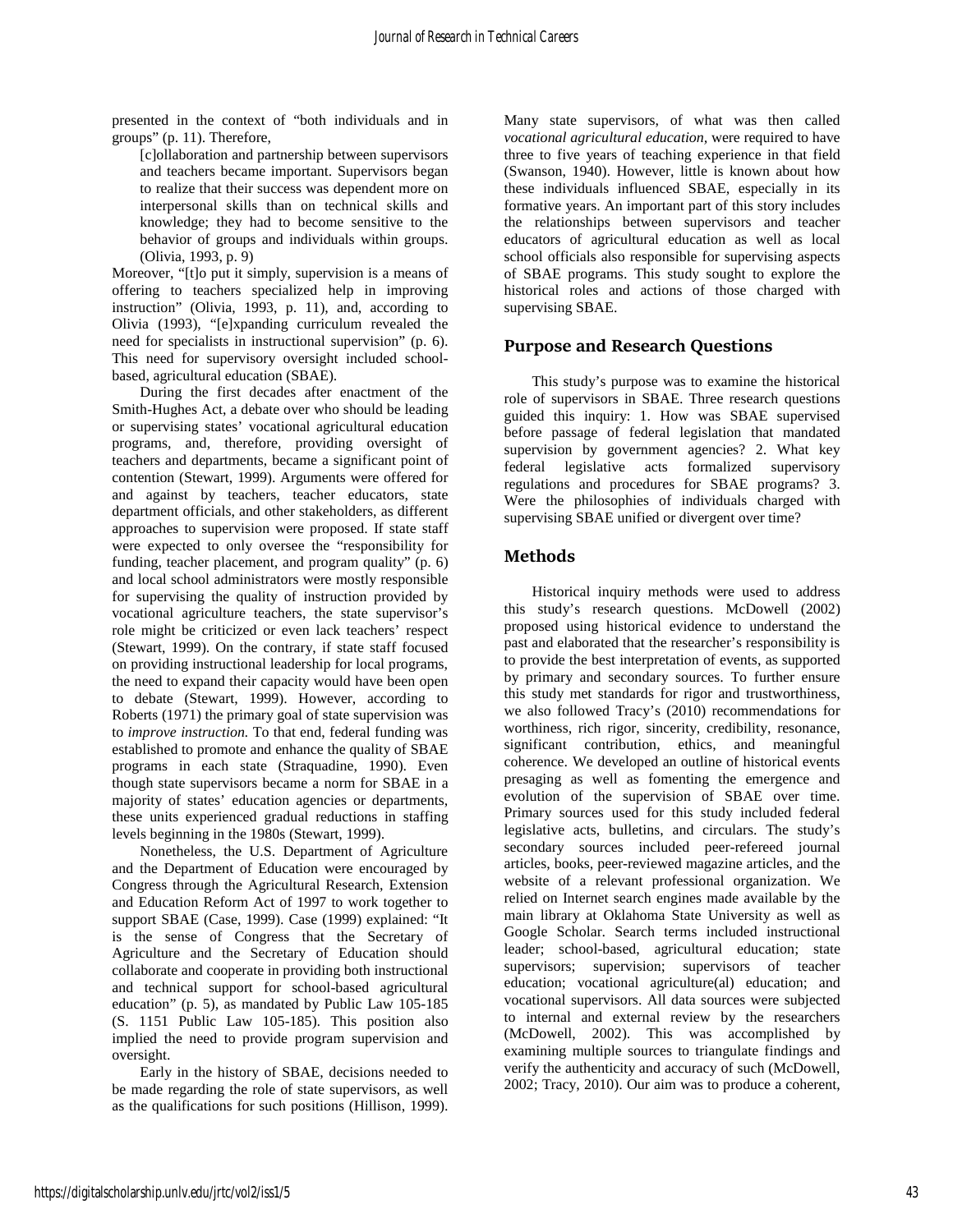explanatory account of historical events and actors surrounding the phenomenon understudy.

# **Findings**

#### **Research Question #1 – How was SBAE supervised before passage of federal legislation that mandated supervision by government agencies?**

In regard to the formal enterprise of education, *grammar schools* were the first educational units for which supervision was required from authoritative figures, such as *headmasters* or *headteachers* (Gwynn, 1967; see Figure 1). "By 1721, visiting committees were being used to investigate the work [of teachers] in the Latin Grammar School" (Gwynn, 1967, p. 7). The school principal position emerged in 1821 with the further development of secondary education (Gwynn, 1967). "After 1827 this power [i.e., to oversee the school administratively] gradually became vested in a single person, a local superintendent, who was to administer and inspect the schools" (Gwynn, 1967, p. 5). In addition,

[w]ith the establishment of legal support for the secondary school (1874), and the passing of compulsory attendance laws which greatly increased secondary school attendance, experienced teachers were often used to supervise other teachers in the same subject fields; thus the position of department head as supervisor was created. (Gwynn, 1967, p.7)

Before passage of the Smith-Hughes Act of 1917, the idea of states' departments of education supervising SBAE programs was close to nonexistent (Hillison, 1999). Local school administrators, in most cases principals, provided the primary supervision of SBAE (Field, 1929). Hence, the need for administrative supervision of SBAE was identified before passage of the Smith-Hughes Act of 1917. As early as 1875, Payne asserted that, although the purpose and benefits of supervision were recognized in mechanical, trade, and government work environments, significant "reluctance [existed] to admit its value and necessity in the management of school systems" (p. 21). Payne (1875) further acknowledged the need for secondary education supervision and stated the importance of implementing supervisory roles in public schools: "A school system requires direction by one responsible head. – It is thus seen that the work of instruction follows the law which prevails in all other industries" (p. 17). In the context of the late 1800s in the United States, Payne (1875) defined the roles and characteristics of school supervisors:

To superintend the work of instruction with advantage requires, at least, considerable executive ability, a somewhat complete knowledge of the branches taught and ready skill in discipline. With these qualifications alone, a system of instruction may be kept from deterioration. (p. 19)

Early school supervisors were responsible for developing plans of study, classification of students, discipline procedures, teacher evaluations, and record keeping (Payne, 1875): "He [the supervisor] is to prepare plans of instruction and discipline, which the teachers must carry into effect; but the successful working out of such a scheme requires constant oversight and constant readjustments" (p. 76). The initial contributors to supervisory practice in regard to SBAE programs, such as Rufus Stimson, maintained that supervisors were responsible for two tasks, teacher training and state supervision (Moore, 1988). To this end, "Bawden [a vocational agriculture instructor] after his 1913 visit in Massachusetts, point[ed] out that Stimson's visits [to schools teaching agriculture] were not merely supervisory and inspectional but also furnished guidance and help for the teachers" (Moore, 1988, p. 14).

Initial federal funding to support vocational agricultural education began with the Nelson Amendment of 1907, which "provided federal support to land-grant universities to provide training for the purpose of teaching agricultural and mechanical arts" (Hillison, 1999, p. 57). After 1917 and enactment of the Smith-Hughes Act, the number of supervisors, in regard to specific subject areas, increased as a result of "compliance with the provisions of federal grants for vocational education, such as vocational home economics and agriculture and trades and industries" (Gwynn, 1967, p. 8). Regarding official oversight, "[e]arly inspectional services of state departments [of education], however, usually had their origin in the state university or in other institutions for higher education in the state or region" (Gwynn, 1967, p. 8).

Moreover, Charles Prosser (1918) asserted that supervision of vocational education emanated through the advancement of work and inspection with the continuation of program funding attached to the outcomes derived from conducting supervision. Nonetheless, Gwynn (1967) questioned the roles and responsibilities of early supervisors, and highlighted consequences associated with the lack of qualified supervisors in the education workforce. Gwynn (1967) maintained that "[t]he supervisor . . . [was] no longer an inspector, however, for in the years since 1920, a number of broadened concepts of the supervisory role have gradually developed from the administrative function" (p. 3). Gwynn (1967) further stated: "Recognition must be given to the understanding of both the public and the professional educator as to the nature of both supervision and successful teaching" (p. 4). The supervisor's role prior to the Smith-Hughes Act and their roles in more contemporary times have shifted and evolved (Moore, 2006).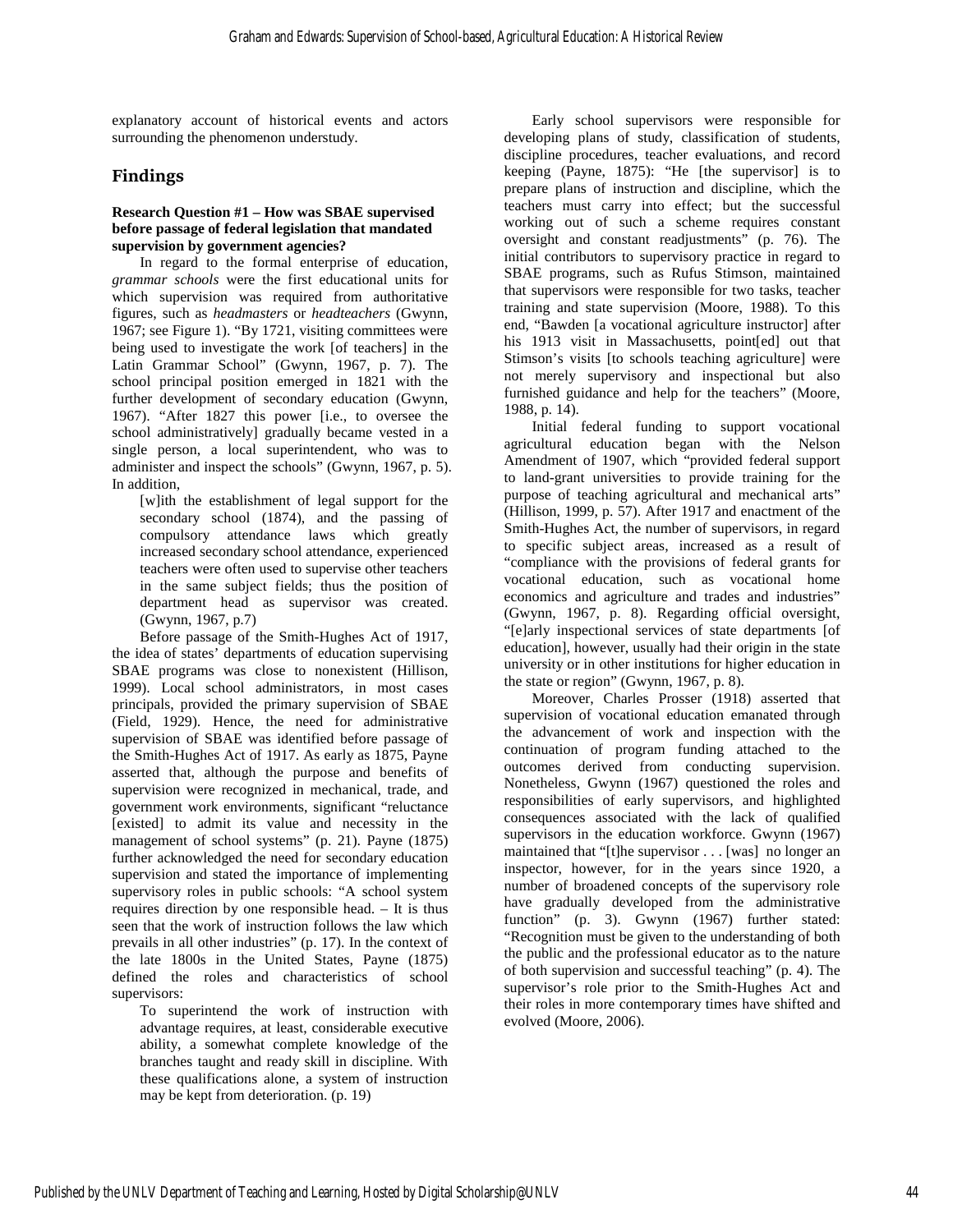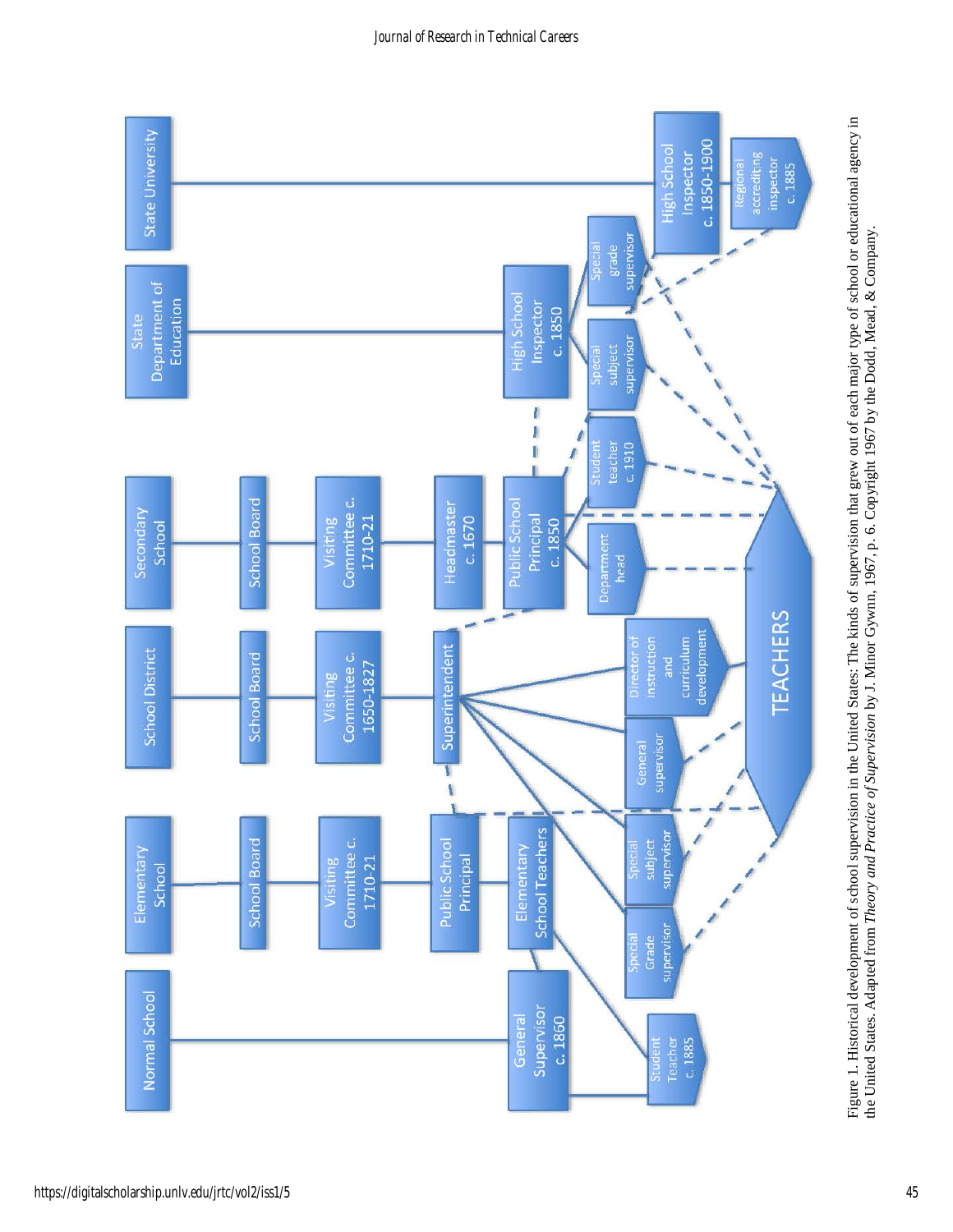#### **Research Question #2 – What key federal legislative acts formalized supervisory regulations and procedures for SBAE programs?**

The concept of formal, state-provided supervision for SBAE programs emerged as a result of the Smith-Hughes Act of 1917 and this approach to administrative oversight peaked in the 1960s (Hillison, 1999). It was through this act that federal funding was allocated to expand and sustain SBAE, as well as home economics and trade and industrial education, in public schools (Finch, 1999).

Under the vocational education act [of 1917] the Federal grant available each year for the promotion of vocational education in the States increase[d] . . . to the maximum of \$7,167, 000 available in 1925- 26 and annually thereafter. For each year that amounts shown as Federal grants must, if expanded, be matched dollar by dollar by State or local money, so that for any year the joint fund available, made up of Federal, State and local money, is double the Federal grant. This joint fund must be expanded for salaries of *teachers* and *supervision* [emphasis added] and for maintenance of teacher training. (U.S. Federal Board for Vocational Education, 1921, p. 10)

Prosser was a leading advocate for federal funding in regard to vocational education, and its *administration*; therefore, he should be recognized for his leadership toward "initiating the formal supervision of vocational teaching, academic teaching and teacher education" (Finch, 1999, p. 200). His influence guided much of the early mandates and actions to that end. According to the Federal Board for Vocational Education, nine incorporated responsibilities of the state supervisor of agricultural education were to guide his practice:

- 1. Supervision of all schools receiving Federal money for the salaries of teachers or supervisors of agricultural subjects.
- 2. The supervision of all other schools or departments of agriculture in the State meeting the standards set up by the State board and approved by the Federal Board, even though such schools are not to receive Federal aid.
- 3. The supervision of the training of teachers of agriculture.
- 4. Studying the agricultural conditions of the State and the school facilities of particular communities which seem best suited to the establishment of vocational schools or classes of agriculture.
- 5. The preparation from time to time of manuscripts for bulletins of information concerning the teaching of agriculture in schools or classes in State and the setting forth of the possibilities of such instruction.
- 6. The preparation of reports for the State board and concerning agricultural subjects.
- 7. Holding conferences of teachers engaged in the teaching of agricultural subjects.
- 8. Promoting in other ways of vocational agriculture in the State.
- 9. Assisting teachers of agriculture to improve their method of instruction. This improvement may be done by personal consultation, by conferences, by correspondence, and through publications. (Agricultural Education: Some Problems, 1918, p. 10)

The George-Deen Act of 1936 allotted 1.2 million dollars to support vocational education, which included funding for supervisor travel (National Association of Supervisors of Agricultural Education, 2015). Thereafter, the George-Barden Act of 1946 allowed funds to be used for the salaries of states' supervisors of vocational education, including state staff members providing oversight for vocational agricultural education (National Association of Supervisors of Agricultural Education, 2015).

The Vocational Education Act of 1963 would signal a significant philosophical shift and presage a changing approach to vocational education in the United States (Finch, 1999). In accord, Moore (2006) asserted that the "Vocational Education Act of 1963 diminished the power of the supervisors" (p. 2). The increased federal control of education, or that perception, was viewed negatively due to public doubts regarding the power of local education officials to resist such pressures (Keppel, 1966). In some cases, for example, local administrators attempted to balance school financing to meet community needs in a holistic way versus the delivery of exceptional special services (Keppel, 1966), which were being increasingly mandated. To this point, Anderson (1977) reported that local school officials voiced concerns about "a decline in quality and quantity of leadership at the state level due to the assignment of reduced authority and visibility to vocational directors by chief state school officers" (p. 8).

In 1977, Anderson indicated the financial support of and attention to vocational education had been a progressive trend that appeared to be continuing. State supervisors and teacher training faculty were given the responsibility of directing state programs of vocational education, including SBAE (Weiler, Hemp, & Hensel, 1966, p. 12). In the late 1980s, however, states would begin requesting block grants to support their systems of vocational education. During this time, educational programs faced the possibility of consolidation.

In education, Title I of the Administration's bill would have repealed and consolidated four major education programs: Title I of the Elementary and Secondary Education Act (ESEA), the Education of the Handicapped Act, the Emergency School Aid Act, and the Adult Education Act. Title II proposed consolidation of virtually all other federal aid programs with the exception of bilingual education,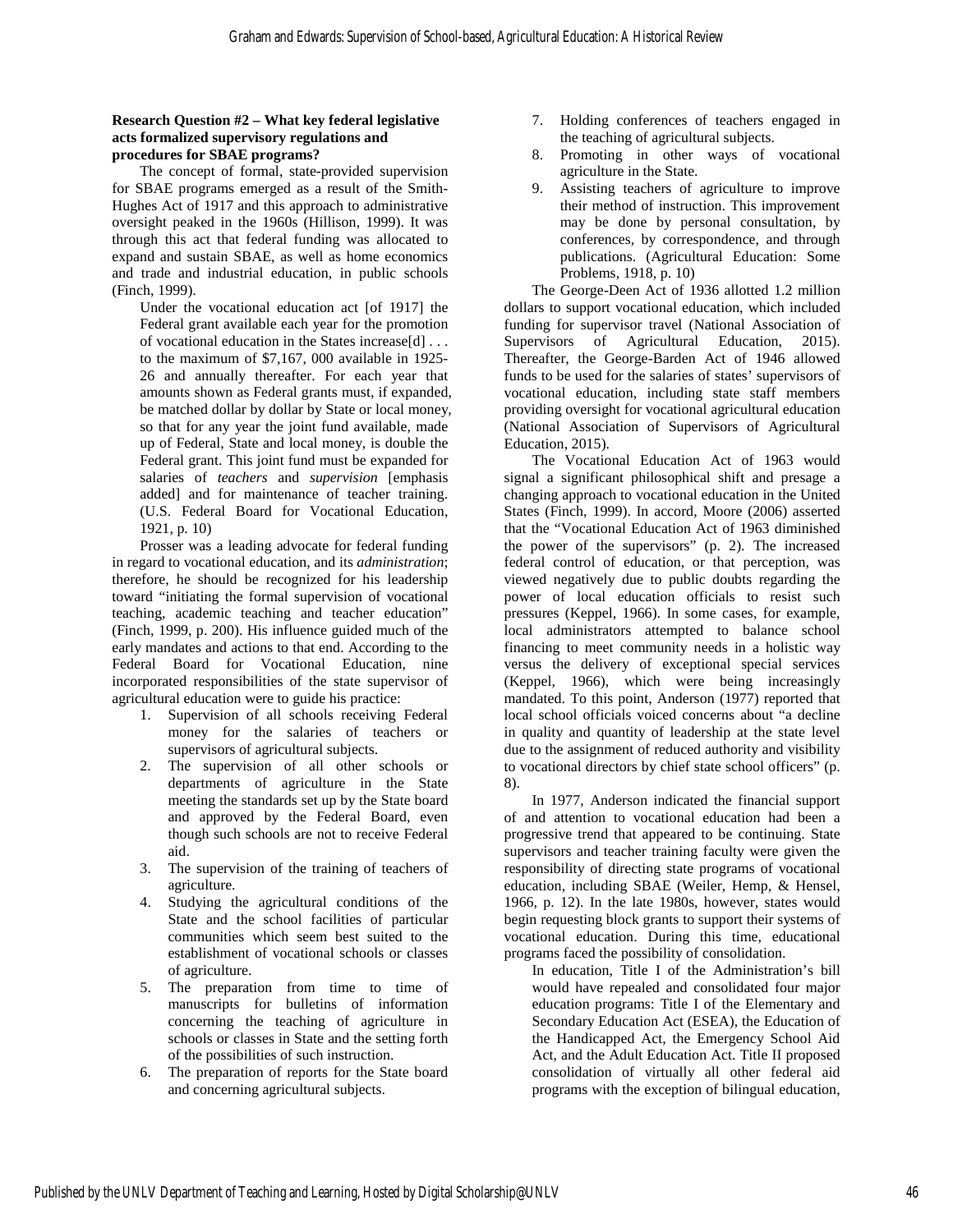impact aid, and vocational education. (Verstegen, 1990, p. 358)

Jennings (1991) also described a significant reorganization regarding the use of federal funds for vocational education in the United States:

Channeling federal money to programs that integrate academic and vocational education, targeting money more carefully toward programs that produce results, emphasizing programs that serve poor and otherwise disadvantaged people, and easing state regulatory burdens by pushing authority down to the local level. (p. 18)

Thereafter, "the Carl D. Perkins Career and Technical Education (CTE) Improvement Act was passed by Congress and signed into law by President Bush [in the fall of 2006]" (Threeton, 2007, p. 66). This act

focuse[d] on three of the roles and responsibilities found within legislation which include the title change to that of CTE, the inclusion of counselors and CTE instructors in the guidance and student development process and the integration of academics into career and technical curriculum. (Threeton, 2007, p. 66)

In response to the sweeping changes impacting CTE, Moore (2006) suggested that teacher educators of agricultural education should supplement federal legislative guidelines by providing leadership directed specifically toward programs and teachers of SBAE.

#### **Research Question #3 - Were the philosophies of individuals charged with supervising SBAE unified or divergent over time?**

According to Gwynn (1967), "[s]upervision, one of the oldest forms of educational leadership, is currently one of the most controversial" (p. 3). Key actors occupy multiple leadership roles in the education system that, at times, express mutual respect for one another, and, at other times, may hold contrarian views about important issues (Keppel, 1966).

The programmatic views held by state supervisors, teacher educators, and instructors of SBAE may not always be aligned or congruent. For example, different opinions regarding the admission of girls to SBAE and solutions to teacher shortages were common (Weiler et al., 1966). As early as the 1870s, Payne (1875) stated that educators are held accountable and responsible for quality instruction and classroom management all while implementing their own perspective of teaching methods fitting the evaluation paradigm. Moreover, Mosher and Purpel (1972) asserted that,

[t]he conflicting pressures on the school supervisor to teach; to work with student teachers and beginning teachers and to evaluate experienced teachers; to supervise across subject areas; to direct curriculum projects, and to discharge a host of administrative and clerical tasks, complicate the problem of defining the job. (pp. 2-3)

Historically, "a lack of skilled labor, and especially of that variety of labor which is most truly productive – supervision [of the education enterprise]" was noted (Payne, 1875, p. 24). Nearly a century later, Mosher and Purpel (1972) described a longstanding issue in regard to teaching, learning, and educational outcomes:

We lack sufficient understanding of the process of teaching. Our theories of learning are inadequate, the criteria for measuring teaching effectiveness are imprecise, and deep disagreement exists about what knowledge – that is what curriculum – is most valuable to teach. There is no generally agreedupon definition of what teaching is or of how to measure its effects. (p. 3)

These deficits or uncertainties continue to impact suppositions and practices of instructional supervision as well as other aspects of educational administration and leadership. SBAE has not been immune to the controversies and contradictions surrounding such purposes, including how the program should be supervised and by whom. The role of program supervision and who should supervise often led to disagreements among key stakeholders of SBAE. To this point,

Dr. Melvin Barlow, writing in The 1974 AVA Yearbook, reminded us of the following: It is important to draw distinction between basic philosophical foundations and convenient administration decisions. The former are stable and the latter are more transient in quality. (as cited in Anderson, 1977, p. 3)

The unified responsibilities of state supervision manifested Prosser's (1918) views on the administrative supervision of vocational education:

I feel that our supervision and inspection must be, which would be pictured by a man holding large power in his hands (so far as the use of funds, for example, is concerned) that would be exercised and yet letting the leash loose as far as is necessary [and] consistent with the proper use of the funds and keeping the schools acting in good faith and headed in the right direction, constantly making improvements in their work. (p. 2)

Further, in regard to the responsibilities of state supervisors of SBAE, the supervisor must "render assistance to the teachers, and at the same time check up [on] their work" (Agricultural Education: Some Problems, 1918, p. 75). By the supervisor

[a]cting in this capacity, provided he is administering a system of education in which the state has responsibility for the success or conduct of a school, he is a policing officer charged with the duty of determining whether or not the school meets the standards set up for the state. (Agricultural Education: Some Problems, 1918, p. 12)

Anderson (1977) expressed his concern for standards fearing the loss of integrity and purpose of the vocational education program; in particular, the idea of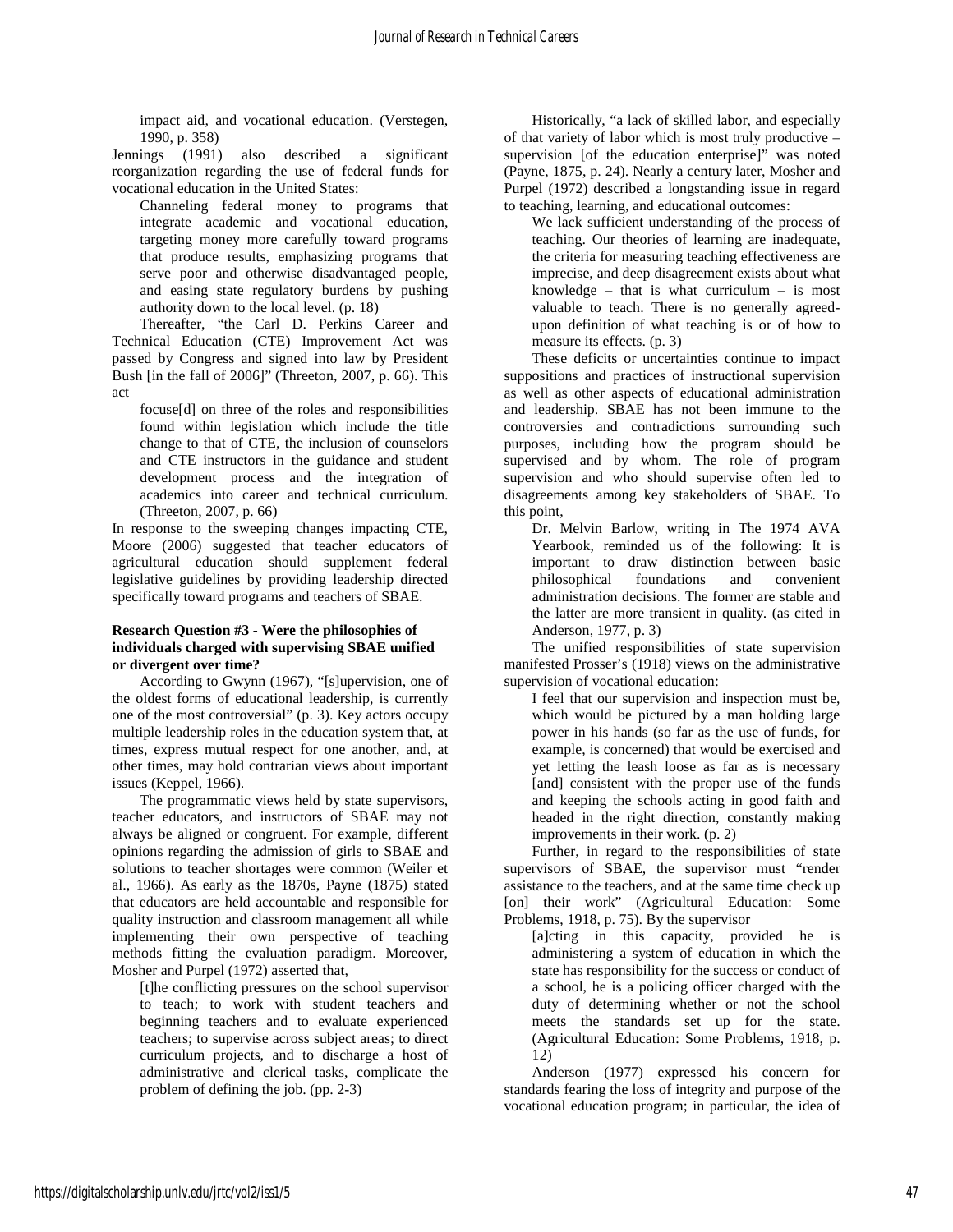looser quality program standards in exchange for higher student enrollment concerned him. Decades before, others had expressed concerns with the idea of transitioning supervisory control of SBAE from state education agency personnel to local school principals. For example, Hillison (1999) concluded:

The first concern was that principals had little time for supervision of instruction. The second concern was that frequently principals were young and inexperienced; often the agricultural teacher was more mature and more experienced. Thirdly, the agricultural education teacher had more education and background in agriculture than did the typical principal. (p. 58)

As the supervision of SBAE moved more into the hands of local school principals, in some cases, the aims of state supervision may have shifted to goals reflecting aspects of program achievement. To that end, Anderson (1977) asserted: "With rare exceptions, agricultural educators have tended to concentrate their efforts on those students who could win the largest number of awards or activities" (p. 4). Although the FFA organization enhanced the presence of SBAE programs to the public, that was coupled with increasing demands of time from teachers, state staff, and students (Hamlin, 1956). Such an emphasis may have ultimately impacted the way teachers of SBAE were prepared. Even further, Anderson (1977) essentially asked this question: Should programs that condone the "misuse of vocational resources and rewards vocational teachers who send many of their students to college, or win contests and awards, but place very few of their graduates in occupations for which they were trained" (p. 5) be considered weaker or inferior programs?

Career and technical education programs, including SBAE, are less likely to be supervised by persons who have such backgrounds, which may result in ineffective instructional leadership (Zirkle & Cotton, 2001). As a result of the changing and weakening of state supervisors, some SBAE teachers turned to teacher educators for leadership advice (Hillison, 1998). Moore (2006) questioned from where the leadership for the agricultural education profession was emerging and who would be the driving force in the future: "At one time it was very clear who was driving the profession – state supervisors" (p. 1), but, arguably, at least in the case of many states, that is no longer true. Rather, "[t]eacher educators have assumed a greater role in the hiring process of teachers, as well as in the perennial battles with Congress and state legislatures" (Hillison, 1998, p. 6). Further, according to Hillison (1998):

[the] teacher educator [should be] one who [is] able to prepare future teachers and in-service current teachers, but do other things as well . . . including teach agricultural communications courses, work with cooperative extension agents, coordinate distance learning, work with rural sociologists, teach leadership courses, coordinate technology, and work with Agriculture in the Classroom. (p. 6)

Indeed, Hillison (1998) described a long and robust list of professional tasks and responsibilities for teacher educators of agricultural education with their involvement in program supervision notwithstanding.

In a study completed by Garton and Chung (1996), Joint State Staff of Missouri and first-year teachers identified and prioritized areas of importance for firstyear teacher inservice. (*Joint State Staff* implies state education agency personnel and teacher educators.) If comparing the inservice needs of the two groups, "the four highest rated inservice needs for beginning teachers, as perceived by the Joint State Staff, were included in the 13 highest rated inservice needs as prioritized by the beginning teacher" (Garton & Chung, 1996, p. 57). Although those similarities emerged between the beginning teacher and the Joint State Staff, in general, the "ranking of the inservice needs as perceived by beginning agriculture teachers did not correspond with the rankings of the inservice needs as perceived by the Joint State Staff" (Garton & Chung, 1996, p. 57). Some instances of *is versus ought thinking* and related philosophical differences may have been divulged by the study's findings. State supervisors, teacher educators, and teachers of SBAE should be encouraged to align their philosophical positions in regard to program aims and standards to increase the likelihood of meeting students' needs and expectations of employers or the postsecondary education institutions to which program graduates matriculate.

# **Conclusions, Implications, and Discussion**

Teachers' experiences, beliefs, and efforts largely determine the success of SBAE programs, and teacher educators play a role in influencing the standards and practices implemented in local programs (Anderson, 1977). Gwynn (1967) reflected on the growth of U.S. education supervision in 1920; some of his points still resonate today:

- 1. Supervision originated as inspection of schools and continued with that as its major emphasis to about 1920.
- 2. Much overlapping of the responsibilities and duties of the administrator and the general supervisor communicated itself later to the office of the assistant superintendent or the special supervisor. Among educational writers and school administrators, there was still no clear-cut distinction between the administrative and supervisory responsibilities of the supervisor.
- 3. Because of the confusion among administrative and supervisory officers as to their authority, teachers on both elementary and high school levels did not know whose instructions to follow. For example, should teachers follow the suggestions of the principal? Or of the supervisor?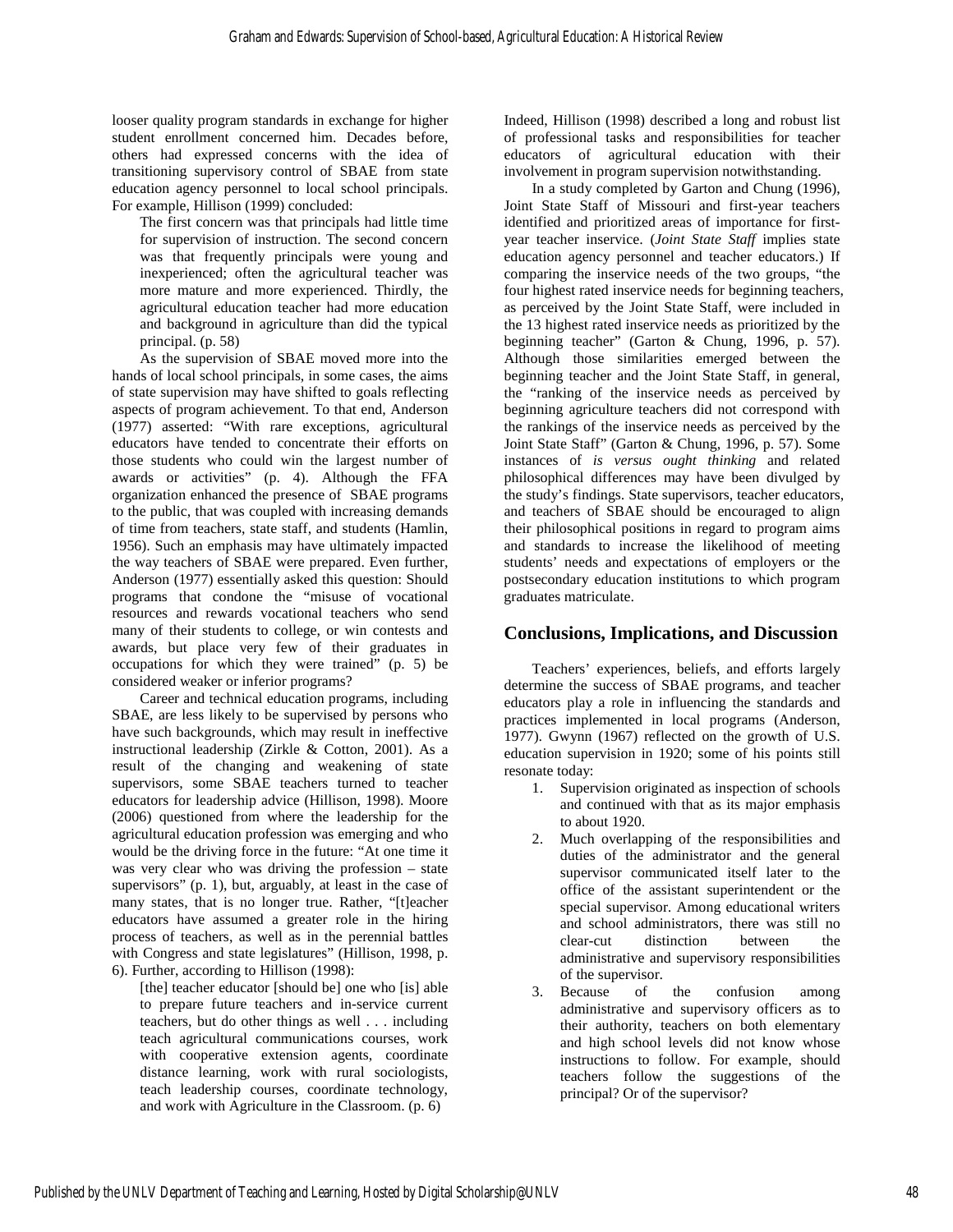- 4. Both educational theorists and practicing schoolmen were at variance as to the functions of supervision. Such disagreements were forcing educators to define and delimit supervision.
- 5. Both teachers and administrators agreed in two respects - that supervision should be more than inspection and that the improvement of instruction was one of its major tasks. (pp. 8-9)

Moreover, "supervision, regardless of how it is defined, involves talk between a teacher and a supervisor about teaching" (Mosher & Purpel, 1972, p. 140). Further, "whatever the causes of these difference[s between stakeholders, including supervisors and teacher educators], there is need for an improved working relationship" (Anderson et al., 1992, p. 48).

Writing about state supervisors more than 50 years ago, Weiler et al. (1966) stated: "[W]e must increase and improve state professional staff for vocational education" (p.15). In addition, Weiler et al. (1966) specified six points addressing state education department personnel:

- 1. Variety of programs demand more supervision and leadership from the state level.
- 2. Someone must keep up to date on specialized programs. Delegation of responsibility is essential.
- 3. We are working with more groups and individuals, consulting committees, local school boards, colleges, area schools, etc. Contacts must be made, informational materials are needed.
- 4. New occupations are emerging.
- 5. Consider need for advanced study, research, sabbatical leave, instructional aids, etc.
- 6. Let's maintain continuity of leadership by locating and employing younger people into state positions. (p. 15)

In the second decade of the 21st century, these points still resonate as well as many other issues and challenges likely to impact the future of SBAE. If the goals of state supervisors and teacher educators of agricultural education are to prepare and support teachers who, in turn, develop students for employment in the agricultural sector and its allied industries, or for postsecondary education, candid discussions about priorities and expectations should be ongoing. To this aim, nearly four decades ago, Anderson (1977) argued for less "FFA training [leading to] future mayors, councilmen, legislators, governors, and congressmen and [more] emphasis [on] evaluating percentage of past FFA members employed . . . [in] less than college level" (p. 6) jobs or careers supporting the agricultural sector. Anderson's (1977) position notwithstanding, rapidly advancing technology coupled with an increasingly globalized economy would appear to support the need for more students to receive postsecondary education and training than he may have envisioned.

Four decades ago, Stewart, Shinn, and Richardson (1977) concluded supervisors and teacher educators shared a concern to improve the identity of agricultural education with the goal of recruiting and retaining highly effective teachers. A sustained teacher shortage today continues to echo their position. Almost 30 years later, Moore (2006) spoke to the ongoing shortage of agricultural education teachers and suggested that teacher educators of agricultural education provide leadership through their preservice programs. The concerns of Stewart et al. (1977) and Moore (2006) still stand today and have implications for a modern approach to the supervision of SBAE.

### **Recommendations**

To recruit and retain highly effective teachers of SBAE, teacher educators must prepare future practitioners to address the learning needs of today's students through collaborations with fellow school colleagues (Darling-Hammond, 2006), including the professionals who supervise or oversee their efforts. Anderson et al. (1992) suggested "more frequent contact with teachers and administrators by teacher educators and State Division of Vocational Education personnel is needed in order to keep in touch with the current school situation" (p. 48). However, in the current era, extensive supervision by state education agency officials is little more than a distant memory in many states (Barrick, 2015; Herring, 1999; Moore, 2006). Nonetheless, "because of increased public demand for teacher accountability and technical advancements in the occupational areas of vocational programs, vocational teacher professional development has never been more important" (Anderson et al., 1992).

Although written 25 years ago, the position of Anderson et al. (1992) should still garner our attention. School-based, agricultural educators, university agricultural educators, and program supervisors of SBAE have a responsibility to provide leadership in furthering the profession. University faculty should collaborate with state supervisors, where the latter exist, to provide meaningful and relevant professional development and leadership to preservice agricultural educators and inservice SBAE teachers such that standards and accountability are supported and maintained. In states where state staff do not exist or their capacity is insufficient, university agricultural educators coupled with teacher organization leaders should unite to fill the supervisory void. In some states, this appears to have occurred (or is occurring) organically but it is likely that much more remains to be done.

For SBAE to continue to thrive, instructors, teacher educators, and state staff must strive to guide change by exerting leadership, individually and collectively, including through their respective professional organizations, i.e., the National Association of Agricultural Educators, the American Association for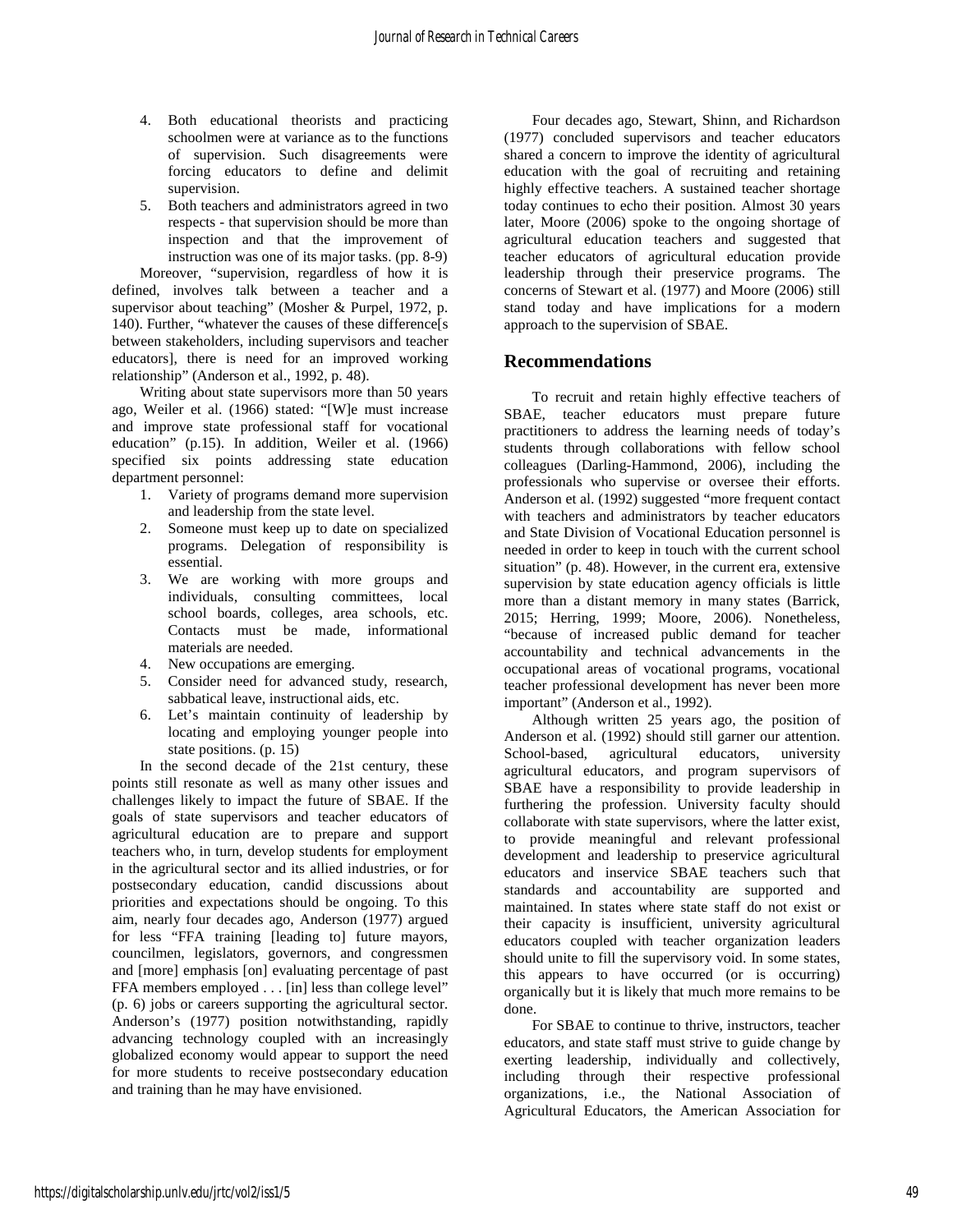Agricultural Education, and the National Association of Supervisors of Agricultural Education. The National Council for Agricultural Education and its Team AgEd initiative (Barrick, 2015) should serve as the convener for guiding and facilitating such efforts.

## **References**

Agricultural Education: Some Problems in State Supervision. (1918). *Federal Board for Vocational Education, Bulletin No. 26.* Washington, DC: Government Printing Office.

Anderson, H. (1977). An over the shoulder look at the contemporary philosophy and standards in vocational agriculture*. Journal of the American Association of Teacher Educators in Agriculture, 18*(1), 1-8[. https://doi.org/10.5032/jaatea.1977.](https://doi.org/10.5032/jaatea.1977.%E2%80%8C01001) [01001](https://doi.org/10.5032/jaatea.1977.%E2%80%8C01001) 

Anderson, T. J., Barrick, R. K., & Hughes, M. (1992). Responsibilities of teacher education for vocational teacher professional development programs. *Journal of Agricultural Education, 33*(2), 43-50. <https://doi.org/10.5032/jae.1992.02043>

Barrick, K. R. (2015) Reflecting on new directions for agricultural education. *The Agricultural Education Magazine*, *88*(3), 11-13.

Case, L. (1999). Is federal supervision of agricultural education needed in the 21st century? *The Agricultural Education Magazine, 71*(6), 4-5.

Darling-Hammond, L. (2006). Constructing 21st century teacher education. *Journal of Teacher Education, 57*(3), 300-314[. https://doi.org/10.1177/](https://doi.org/10.1177/%E2%80%8C0022487105285962) [0022487105285962](https://doi.org/10.1177/%E2%80%8C0022487105285962) 

Field, A. M. (1929). *An evaluation of certain phases of theory and practice in supervision of instruction in vocational agriculture with a suggestive program for improvement.* Unpublished doctoral dissertation, Cornell University, Ithaca, NY.

Finch, C. (1999). Vocational education. In A. Pautler (Ed.), *Workforce education issues for the new century* (pp. 199-209). Ann Arbor, MI: Prakken.

Garton, B. L., & Chung, N. (1996). The inservice needs of beginning teachers of agriculture as perceived by beginning teachers, teachers educators, and state supervisors. *Journal of Agricultural Education, 37*(30), 52-58. [https://doi.org/10.5032/jae.1996.](https://doi.org/10.5032/jae.1996.%E2%80%8C03052) [03052](https://doi.org/10.5032/jae.1996.%E2%80%8C03052)

Glatthorn, A. (1984). *Differentiated supervision.* Alexandria, VA: Association for Supervision and Curriculum Development.

Glickman, C. D. (Ed.). (1990). *Supervision of instruction: A developmental approach.* Needham Heights, MA: Allyn and Bacon.

Gwynn, J. M. (1967). *Theory and practice of supervision.* New York, NY: Dodd, Mead, & Company.

Hamlin, H. M. (1956). Fifty years of progress in agricultural education. *American Vocational Journal, 31*(9), 39-46.

Herring, D. R. (1999). Is state supervision of agricultural education needed in the 21st century? A teacher educator's perspective. *The Agricultural Education Magazine, 71*(6), 12-21.

Hillison, J. (1998). The role of the agricultural education teacher educator yesterday, today, and tomorrow. *Journal of Agricultural Education, 39*(1), 1-7. <https://doi.org/10.5032/jae.1998.01001>

Hillison, J. (1999). Whatever happened to the supervisor of the Smith-Hughes man? *Journal of Agricultural Education, 40*(2), 55-63. [https://doi.org/10.5032/](https://doi.org/10.5032/%E2%80%8Cjae.1999.02055) [jae.1999.02055](https://doi.org/10.5032/%E2%80%8Cjae.1999.02055) 

Jennings, J. F. (1991). Congressional intent. The House's legal expert on vocational education explains what Congress wants the Perkins Act to do. *Vocational Education Journal, 66*(2), 18-19.

Keppel, F. (1966). *The necessary revolution in American education.* New York, NY: Harper & Row.

McDowell, W. H. (2002). *Historical research*: *A guide.*  New York, NY: Routledge.

Moore, G. E. (1988). The forgotten leader in agricultural education: Rufus W. Stimson? *The Journal of the American Association of Teacher Educators in Agriculture, 29*(3), 50-58. [https://doi.org/10.5032/](https://doi.org/10.5032/%E2%80%8Cjaatea.1988.03051) [jaatea.1988.03051](https://doi.org/10.5032/%E2%80%8Cjaatea.1988.03051)

Moore, G. E. (2006). Who is driving the pickup truck? A call for professional leadership. *Journal of Agricultural Education, 47*(1), 1-5. [https://doi.org/](https://doi.org/%E2%80%8C10.5032/jae.2006.01001) [10.5032/jae.2006.01001](https://doi.org/%E2%80%8C10.5032/jae.2006.01001) 

Mosher, R. L., & Purpel, D. E. (1972). *Supervision: The reluctant profession.* New York, NY: Houghton Mifflin Company.

National Association of Supervisors of Agricultural Education. (2015). *About The National Association of Supervisors of Agricultural Education (NASAE)*. Retrieved from [https://www.ffa.org/thecouncil/](https://www.ffa.org/thecouncil/%E2%80%8Cnasae) [nasae](https://www.ffa.org/thecouncil/%E2%80%8Cnasae) 

Olivia, P. F. (Ed.). (1993). *Supervision for today's schools.* White Plains, NY: Longman Publishing Group.

Payne, W. H. (1875). *Chapters on school supervision.* New York, NY: Wilson, Hinkle & Co.

Prosser, C. (1918). Policy of supervision under the Smith-Hughes Act. *The Vocational Summary, 1*(3), 2. Retrieved fro[m https://babel.hathitrust.org/cgi/](https://babel.hathitrust.org/cgi/%E2%80%8Cpt?id=iau.31858050576069;view=1up;seq=44;size=125) [pt?id=iau.31858050576069;view=1up;seq=44;size](https://babel.hathitrust.org/cgi/%E2%80%8Cpt?id=iau.31858050576069;view=1up;seq=44;size=125)  $=125$ 

Roberts, R. W. (1971). *Vocational and practical arts education: History, development and principles*. New York, NY: Harper and Row.S. 1151 Public Law 105-185. Title VI-Miscellaneous Provisions, Subtitle D-Senses of Congress.

Seimer, S. J. (1973). *Elements of supervision*. Columbus, OH: Grid, INC.

Stewart, M. (1999). How to make it work not why it will not work. *The Agricultural Education Magazine, 71*(6), 6-7.